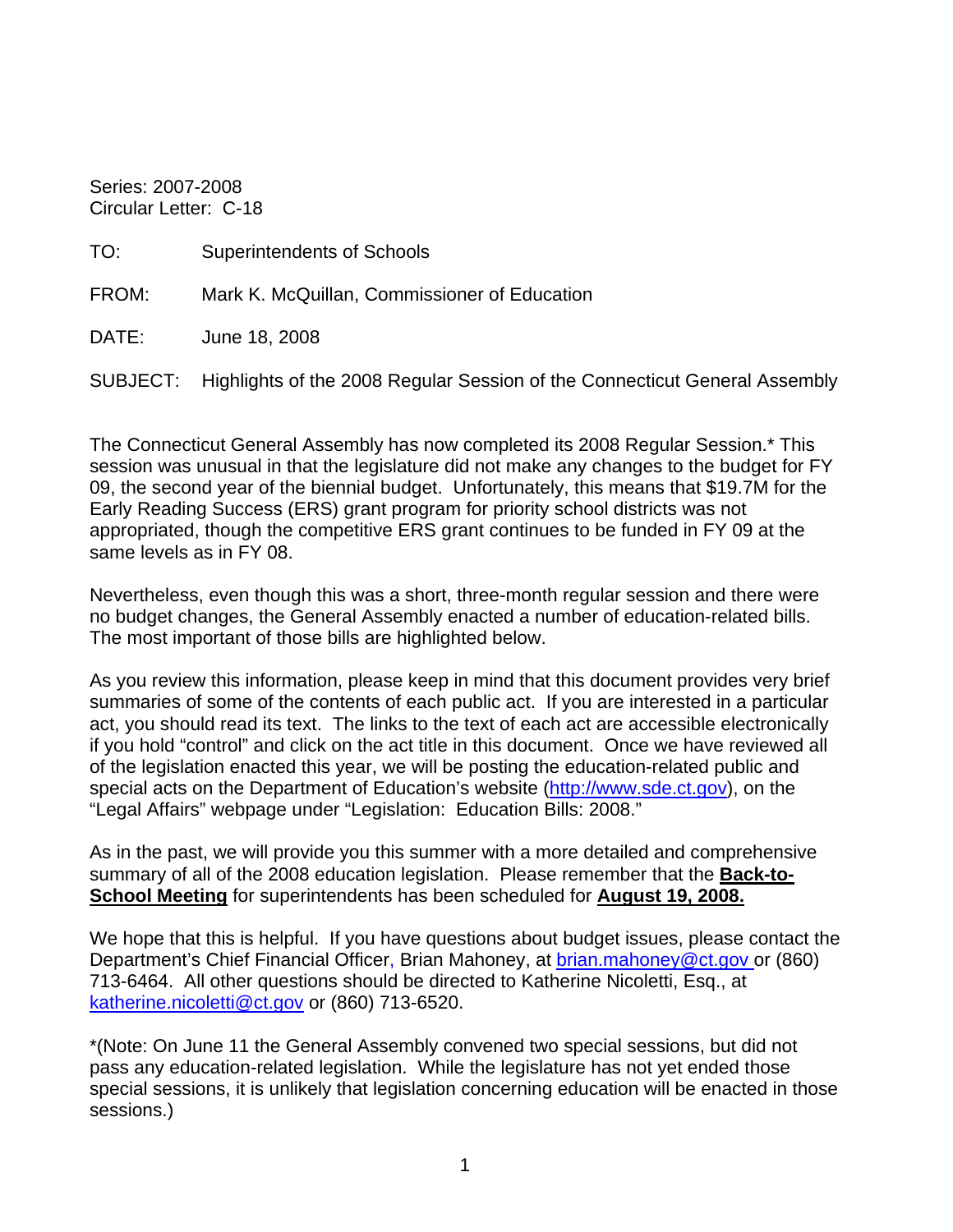# **2008 HIGHLIGHTS**

**[AN ACT CONCERNING VARIOUS EDUCATION GRANTS AND CHANGES TO THE](http://www.cga.ct.gov/2008/ACT/PA/2008PA-00170-R00SB-00404-PA.htm)  [STATUTES CONCERNING MAGNET SCHOOLS, VOCATIONAL AGRICULTURE](http://www.cga.ct.gov/2008/ACT/PA/2008PA-00170-R00SB-00404-PA.htm)  [CENTERS AND THE CERTIFICATION OF BILINGUAL EDUCATION TEACHERS.](http://www.cga.ct.gov/2008/ACT/PA/2008PA-00170-R00SB-00404-PA.htm)**  (P.A. 08-170)*(signed by the Governor on June 12, 2008)* 

- **Minimum budget requirement (MBR):** Amends the MBR for certain regional school districts and, starting in FY 10, raises the minimum proportion of any annual increase in education cost sharing (ECS) grant that a town must allocate to education spending.
- **School readiness:** Provides a new formula for distributing grants to priority school districts and increases the maximum per child amount paid by the state by 4% to \$8,346. In addition to the appropriation for competitive school readiness grants, the Department of Education may allocate up to 2% of the school readiness appropriation for these competitive grants.
- **Sheff:**
	- 1. Allows the Commissioner of Education to provide grants (A) for children in the Hartford **OPEN Choice** program to participate in preschool programs and (B) for academic support for children in OPEN Choice programs that assist the state in meeting the goals of the 2008 stipulation and order for Milo Sheff, et al v. William A. O'Neill, et al. (hereafter "Sheff goals").
	- 2. To assist the state in establishing new **interdistrict magnet schools** to meet the Sheff goals, (A) expands the types of entities that may establish and operate such schools, (B) makes these new entities eligible for magnet school operating grants and transportation grants for these schools and (C) provides grants for start-up costs for the development of new magnet school programs.
	- 3. To assist the state in meeting the **Sheff** goals, permits the state to provide grants for (A) start-up costs associated with new **charter schools** and (B) the **transportation** of Hartford students out-of-district to the state's technical high schools and regional agricultural science and technology education centers. (Note: There are additional provisions concerning the implementation of Sheff goals in P.A. 08-169, below.)
- **Bilingual education:** Extends for an additional year, i.e., until July 1, 2009, the certification requirements that have been in place for bilingual educators since July 1, 2005.
- **Computer-assisted writing, instruction and testing grant program:** Allows students in grades 6 to 12, inclusive, and not just those in grades 9 and 10, to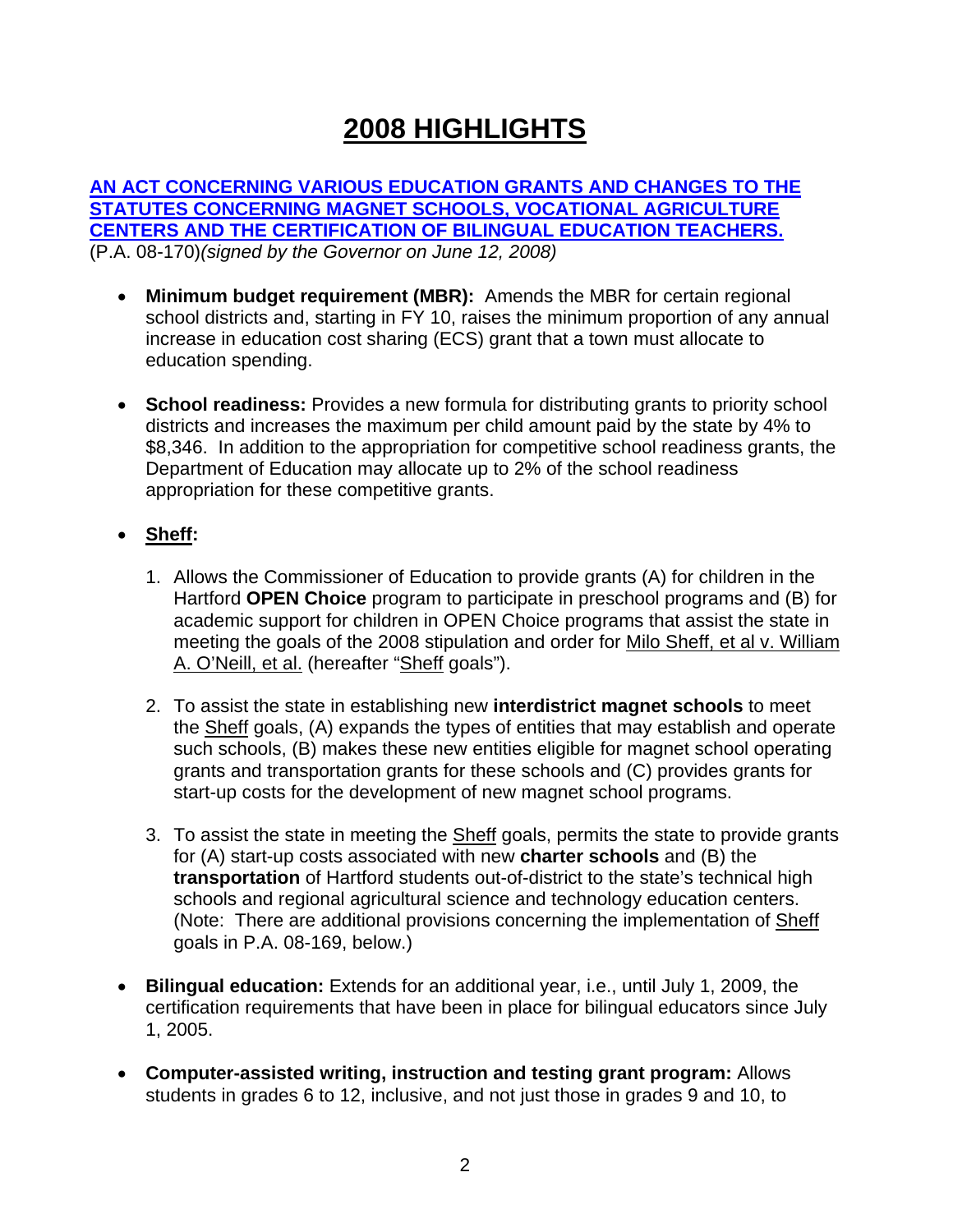participate in Department of Education-funded programs for the use of technology in providing such writing, instruction and testing.

- **Interdistrict magnet schools:** Clarifies the parental choice option for the enrollment in magnet schools of students from non-participating districts and specifies for FY 09 the minimum amount of tuition that is to be charged to a board of education by a regional educational service center that operates an interdistrict magnet school.
- **Regional vocational agriculture centers:** Renames these centers as "regional agricultural science and technology education centers" and expands the enrollment opportunities that school districts that do not operate such centers must offer to students who want to attend a center in another district. (Note: P.A. 08-152 makes the same changes.)

**[AN ACT CONCERNING AUTHORIZATION OF STATE GRANT COMMITMENTS FOR](http://www.cga.ct.gov/2008/ACT/PA/2008PA-00169-R00SB-00402-PA.htm)  [SCHOOL BUILDING PROJECTS, CHANGES TO THE STATUTES RELATING TO](http://www.cga.ct.gov/2008/ACT/PA/2008PA-00169-R00SB-00402-PA.htm)  [SCHOOL CONSTRUCTION, REGIONAL SCHOOL DISTRICTS AND MAGNET](http://www.cga.ct.gov/2008/ACT/PA/2008PA-00169-R00SB-00402-PA.htm)  [SCHOOLS, PROVIDING FUNDING FOR START-UP COSTS FOR MAGNET SCHOOLS](http://www.cga.ct.gov/2008/ACT/PA/2008PA-00169-R00SB-00402-PA.htm)  [AND THE DEVE](http://www.cga.ct.gov/2008/ACT/PA/2008PA-00169-R00SB-00402-PA.htm)LOPMENT OF A PLAN FOR THE TEACHING OF CHILDREN WITH AUTISM.** (P.A. 08-169)*(signed by the Governor on June 12, 2008)* 

- **School construction grant commitments:** Authorizes the Commissioner of Education to enter into grant commitments for identified school construction projects, including previously authorized projects that have changed substantially in scope or costs.
- **School construction statutes:** Makes changes to several school construction provisions, including, but not limited to, establishing (1) a deadline for the submission of change orders to the Department of Education and (2) a process by which school districts must award orders and contracts for architectural and construction management services.
- **Regional school districts:** Amends provisions concerning the addition or withdrawal of grades from a regional school district.
- **Sheff:** To assist the state in establishing new interdistrict **magnet schools** to meet the Sheff goals, (1) expands the types of entities that are eligible to get school construction grants for interdistrict magnet schools, (2) amends several school construction grant procedures for magnet schools to meet the Sheff goals and (3) authorizes, subject to Bond Commission approval, \$3 M for grants for capital startup costs related to the development of these new schools. (Note: There are additional provisions concerning the implementation of Sheff goals in P.A. 08-170, above.)
- **Autism:** Requires the Commissioners of Education, Higher Education and Developmental Services and the President of Southern Connecticut State University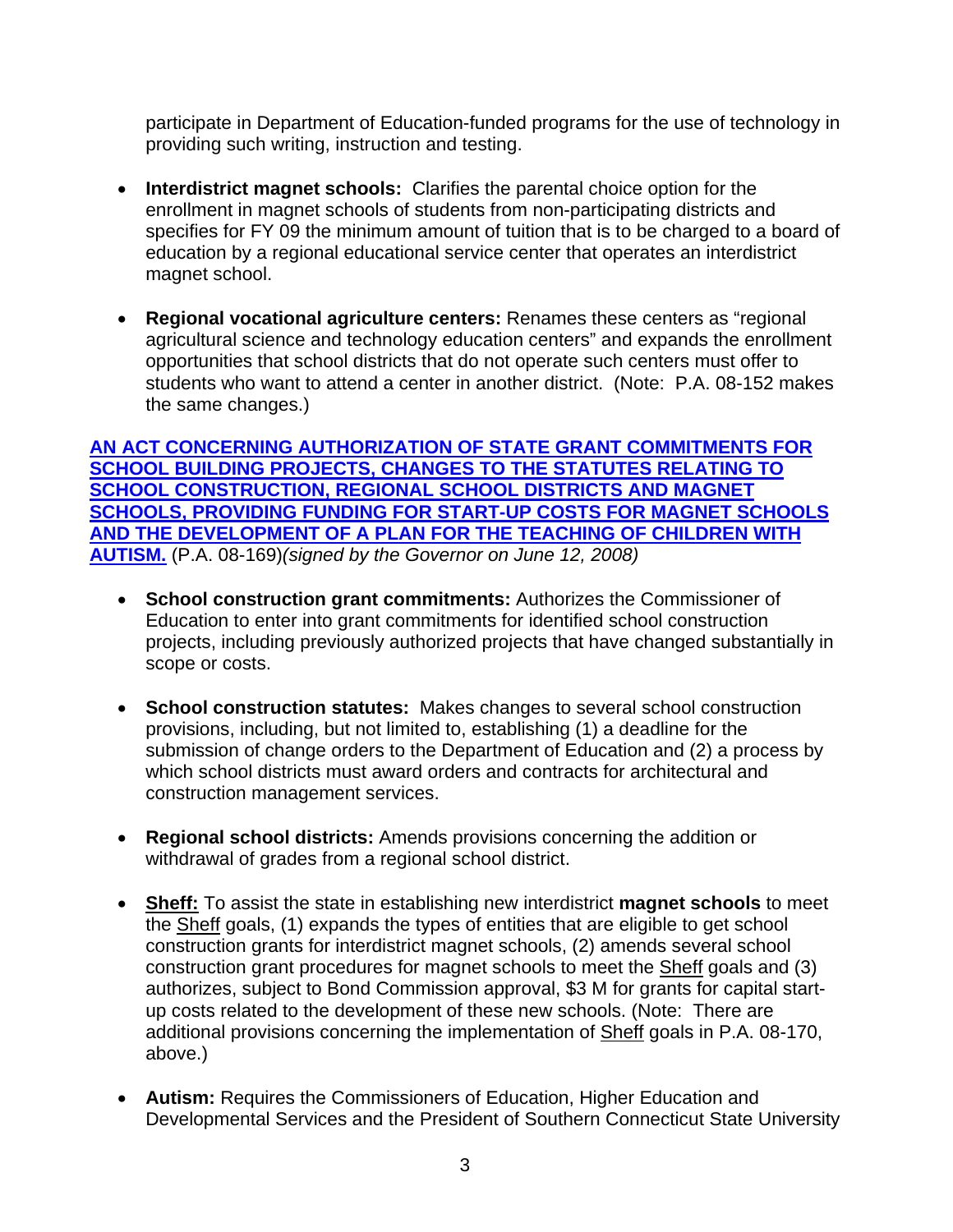to define autism and developmental disabilities and to develop recommendations by February 1, 2009, for a comprehensive state-wide plan to incorporate methods of teaching children with autism and other developmental disabilities into teacher preparation programs, teacher certification requirements, in-service training for educators and training provided to school paraprofessionals. (Note: S.A. 08-5 also contains these provisions.)

## **[AN ACT CONCERNING SCHOOL LEARNING ENVIRONMENT.](http://www.cga.ct.gov/2008/ACT/PA/2008PA-00160-R00HB-05826-PA.htm)** (P.A. 08-160)*(signed by the Governor on June 12, 2008)*

# • **In-school suspension**:

- 1. Extends the **implementation date** of the in-school suspension law enacted in P.A. 07-66 to July 1, 2009, and provides that in-school suspensions may be served in any school building under the jurisdiction of the board of education.
- 2. Requires the Commissioner of Education to issues **guidelines** to aid boards of education in making the determination as to whether a suspension should be inschool or out-of-school.
- **Bullying in schools**:
	- 1. Amends the requirements for what must be in board of education **bullying policies** to include, but not be limited to (A) requiring teachers and other school staff to notify school administrators in writing if they witness acts of bullying or receive student reports of bullying and (B) requiring schools to report the number of verified acts of bullying annually to the Department of Education.
	- 2. Amends the definition of **"bullying."**
	- 3. Requires (A) boards of education to provide in-service training programs for **educators** to include **information on the prevention of bullying**, except in certain circumstances, and (B) teacher preparation programs to encourage students to complete coursework that includes bullying and suicide prevention.

#### **[AN ACT CONCERNING HIGH SCHOOL CREDIT FOR PRIVATE WORLD LANGUAGE](http://www.cga.ct.gov/2008/ACT/PA/2008PA-00138-R00HB-05820-PA.htm)  [COURSES AND FOR OTHER SUBJECT AREAS](http://www.cga.ct.gov/2008/ACT/PA/2008PA-00138-R00HB-05820-PA.htm)**. (P.A. 08-138)*(signed by the Governor on June 5, 2008)*

- Allows boards of education to grant a student credit toward meeting high school graduation requirements if the student:
	- 1. Completes a world language course offered privately through a nonprofit provider and achieves a passing grade on an examination prescribed by the Commissioner of Education; or